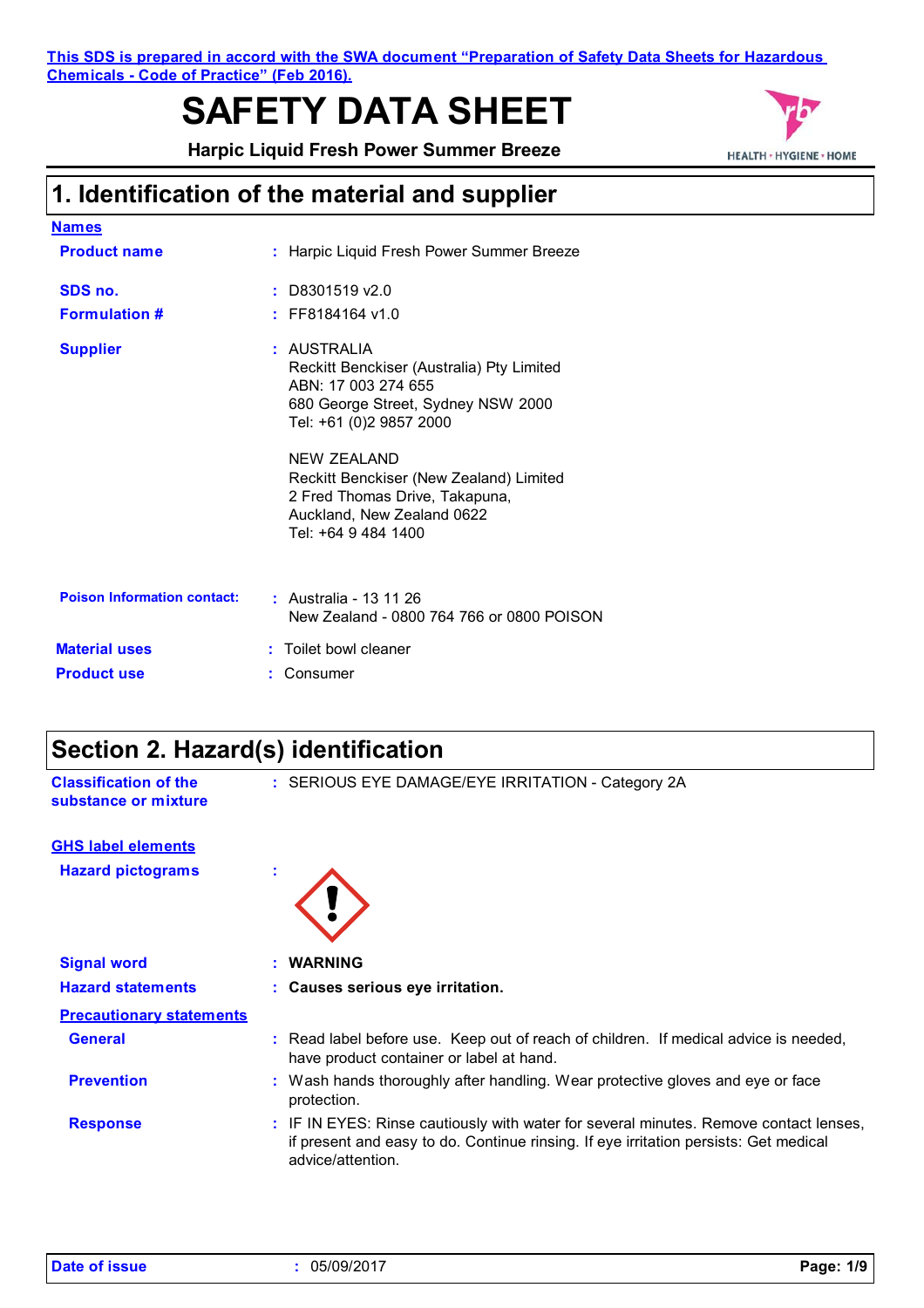## **Section 2. Hazard(s) identification**

| <b>Storage</b>                        | : Not applicable.                                                                                                                                                                                 |
|---------------------------------------|---------------------------------------------------------------------------------------------------------------------------------------------------------------------------------------------------|
| <b>Disposal</b>                       | : Not applicable.                                                                                                                                                                                 |
| <b>Supplemental label</b><br>elements | : Ingredient Declaration:                                                                                                                                                                         |
|                                       | Per 100 g of product contains 0.3 g Benzalkonium chloride<br>Contains less than 5% non-ionic surfactant<br>Contains preservative Isothiazolinone<br>Parfum<br>Contains Amyl Cinnamal and Limonene |

#### **Other hazards which do not :** None known. **result in classification**

# **Section 3. Composition and ingredient information**

**Substance/mixture :**

: Mixture

| <b>Ingredient name</b> | $%$ (w/w) | <b>CAS number</b> |
|------------------------|-----------|-------------------|
| BENZALKONIUM CHLORIDE  | . <-      | 61789-71-7        |
| ethoxylated alcohol    | . <-      | 68551-12-2        |

#### **Other Non-hazardous ingredients to 100%**

**Occupational exposure limits, if available, are listed in Section 8.**

### **Section 4. First aid measures**

| <u>Description of necessary first aid measures</u> |                                                                                                                                                                                                                                                                                                                                                                                                                                                                                                                                                                                                                                                                                                                                                                                                                              |
|----------------------------------------------------|------------------------------------------------------------------------------------------------------------------------------------------------------------------------------------------------------------------------------------------------------------------------------------------------------------------------------------------------------------------------------------------------------------------------------------------------------------------------------------------------------------------------------------------------------------------------------------------------------------------------------------------------------------------------------------------------------------------------------------------------------------------------------------------------------------------------------|
| <b>Eye contact</b>                                 | : Immediately flush eyes with plenty of water, occasionally lifting the upper and lower<br>eyelids. Check for and remove any contact lenses. Continue to rinse for at least 10<br>minutes. Get medical attention.                                                                                                                                                                                                                                                                                                                                                                                                                                                                                                                                                                                                            |
| <b>Inhalation</b>                                  | : Remove victim to fresh air and keep at rest in a position comfortable for breathing. If<br>not breathing, if breathing is irregular or if respiratory arrest occurs, provide artificial<br>respiration or oxygen by trained personnel. It may be dangerous to the person<br>providing aid to give mouth-to-mouth resuscitation. Get medical attention if adverse<br>health effects persist or are severe. If unconscious, place in recovery position and<br>get medical attention immediately. Maintain an open airway. Loosen tight clothing<br>such as a collar, tie, belt or waistband.                                                                                                                                                                                                                                 |
| <b>Skin contact</b>                                | : Flush contaminated skin with plenty of water. Remove contaminated clothing and<br>shoes. Get medical attention if symptoms occur. Wash clothing before reuse.<br>Clean shoes thoroughly before reuse.                                                                                                                                                                                                                                                                                                                                                                                                                                                                                                                                                                                                                      |
| <b>Ingestion</b>                                   | : Wash out mouth with water. Remove dentures if any. Remove victim to fresh air<br>and keep at rest in a position comfortable for breathing. If material has been<br>swallowed and the exposed person is conscious, give small quantities of water to<br>drink. Stop if the exposed person feels sick as vomiting may be dangerous. Do not<br>induce vomiting unless directed to do so by medical personnel. If vomiting occurs,<br>the head should be kept low so that vomit does not enter the lungs. Get medical<br>attention if adverse health effects persist or are severe. Never give anything by<br>mouth to an unconscious person. If unconscious, place in recovery position and get<br>medical attention immediately. Maintain an open airway. Loosen tight clothing such<br>as a collar, tie, belt or waistband. |
|                                                    | Most important symptoms/effects, acute and delayed                                                                                                                                                                                                                                                                                                                                                                                                                                                                                                                                                                                                                                                                                                                                                                           |
| <b>Potential acute health effects</b>              |                                                                                                                                                                                                                                                                                                                                                                                                                                                                                                                                                                                                                                                                                                                                                                                                                              |

| Eye contact       | : Causes serious eye irritation.                    |           |
|-------------------|-----------------------------------------------------|-----------|
| <b>Inhalation</b> | : No known significant effects or critical hazards. |           |
| Date of issue     | 05/09/2017                                          | Page: 2/9 |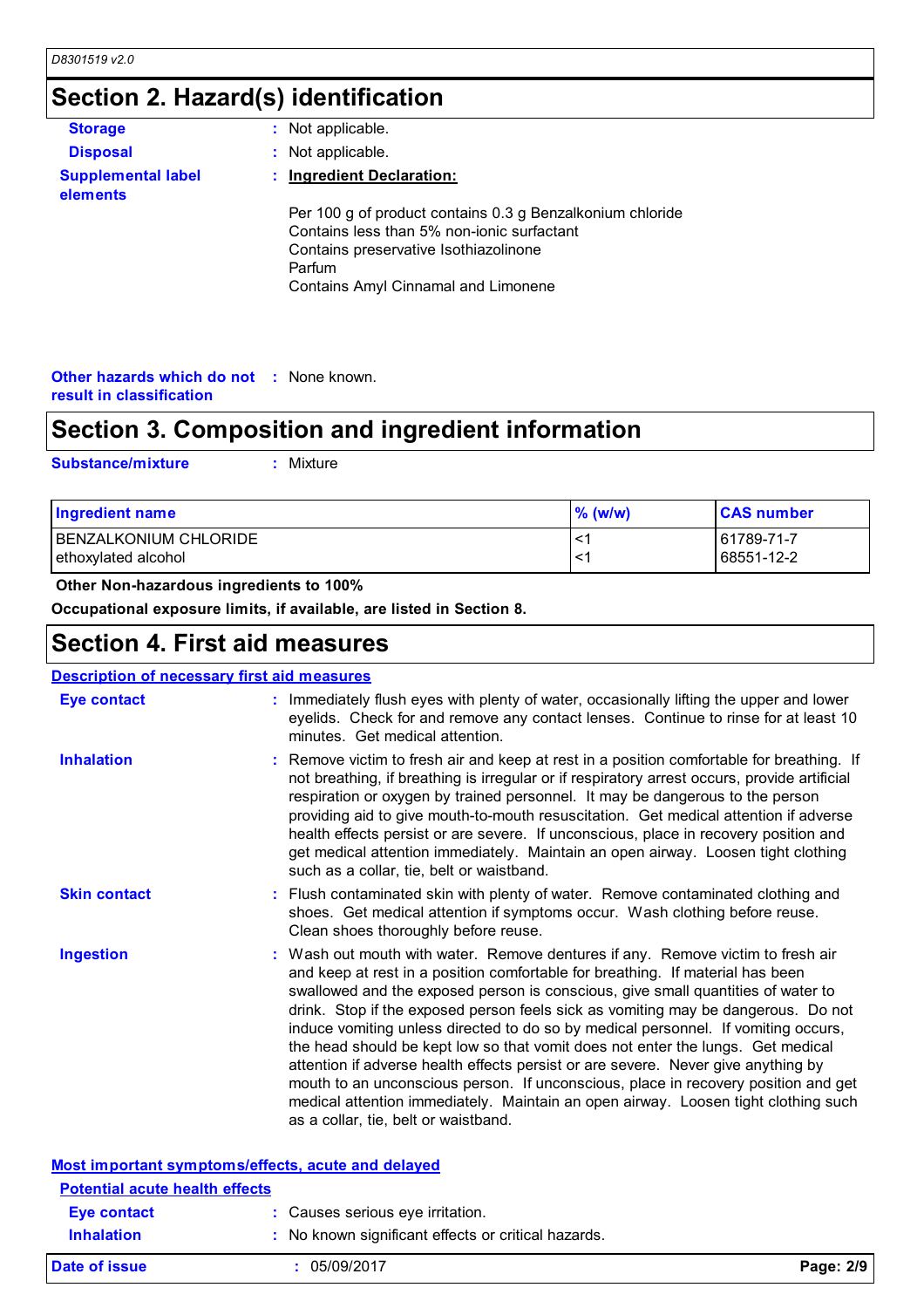### **Section 4. First aid measures**

| <b>Skin contact</b>               | : No known significant effects or critical hazards.                                                                                                                           |
|-----------------------------------|-------------------------------------------------------------------------------------------------------------------------------------------------------------------------------|
| <b>Ingestion</b>                  | : No known significant effects or critical hazards.                                                                                                                           |
| Over-exposure signs/symptoms      |                                                                                                                                                                               |
| <b>Eye contact</b>                | : Adverse symptoms may include the following:<br>pain or irritation<br>watering<br>redness                                                                                    |
| <b>Inhalation</b>                 | : No specific data.                                                                                                                                                           |
| <b>Skin contact</b>               | : No specific data.                                                                                                                                                           |
| Ingestion                         | $:$ No specific data.                                                                                                                                                         |
|                                   | Indication of immediate medical attention and special treatment needed, if necessary                                                                                          |
| <b>Notes to physician</b>         | : Treat symptomatically. Contact poison treatment specialist immediately if large<br>quantities have been ingested or inhaled.                                                |
| <b>Specific treatments</b>        | : No specific treatment.                                                                                                                                                      |
| <b>Protection of first-aiders</b> | : No action shall be taken involving any personal risk or without suitable training. It<br>may be dangerous to the person providing aid to give mouth-to-mouth resuscitation. |
|                                   |                                                                                                                                                                               |

**See toxicological information (Section 11)**

### **Section 5. Firefighting measures**

| <b>Extinguishing media</b>                               |                                                                                                                                                                                                     |
|----------------------------------------------------------|-----------------------------------------------------------------------------------------------------------------------------------------------------------------------------------------------------|
| <b>Suitable extinguishing</b><br>media                   | : Use an extinguishing agent suitable for the surrounding fire.                                                                                                                                     |
| <b>Unsuitable extinguishing</b><br>media                 | : None known.                                                                                                                                                                                       |
| <b>Specific hazards arising</b><br>from the chemical     | : In a fire or if heated, a pressure increase will occur and the container may burst.                                                                                                               |
| <b>Hazardous thermal</b><br>decomposition products       | : No specific data.                                                                                                                                                                                 |
| <b>Special protective actions</b><br>for fire-fighters   | : Promptly isolate the scene by removing all persons from the vicinity of the incident if<br>there is a fire. No action shall be taken involving any personal risk or without suitable<br>training. |
| <b>Special protective</b><br>equipment for fire-fighters | : Fire-fighters should wear appropriate protective equipment and self-contained<br>breathing apparatus (SCBA) with a full face-piece operated in positive pressure mode.                            |

### **Section 6. Accidental release measures**

**Environmental precautions Personal precautions, protective equipment and emergency procedures :** Avoid dispersal of spilt material and runoff and contact with soil, waterways, drains **:** No action shall be taken involving any personal risk or without suitable training. Evacuate surrounding areas. Keep unnecessary and unprotected personnel from entering. Do not touch or walk through spilt material. Avoid breathing vapour or mist. Provide adequate ventilation. Wear appropriate respirator when ventilation is inadequate. Put on appropriate personal protective equipment. and sewers. Inform the relevant authorities if the product has caused environmental pollution (sewers, waterways, soil or air). **For non-emergency personnel For emergency responders :** If specialised clothing is required to deal with the spillage, take note of any information in Section 8 on suitable and unsuitable materials. See also the information in "For non-emergency personnel".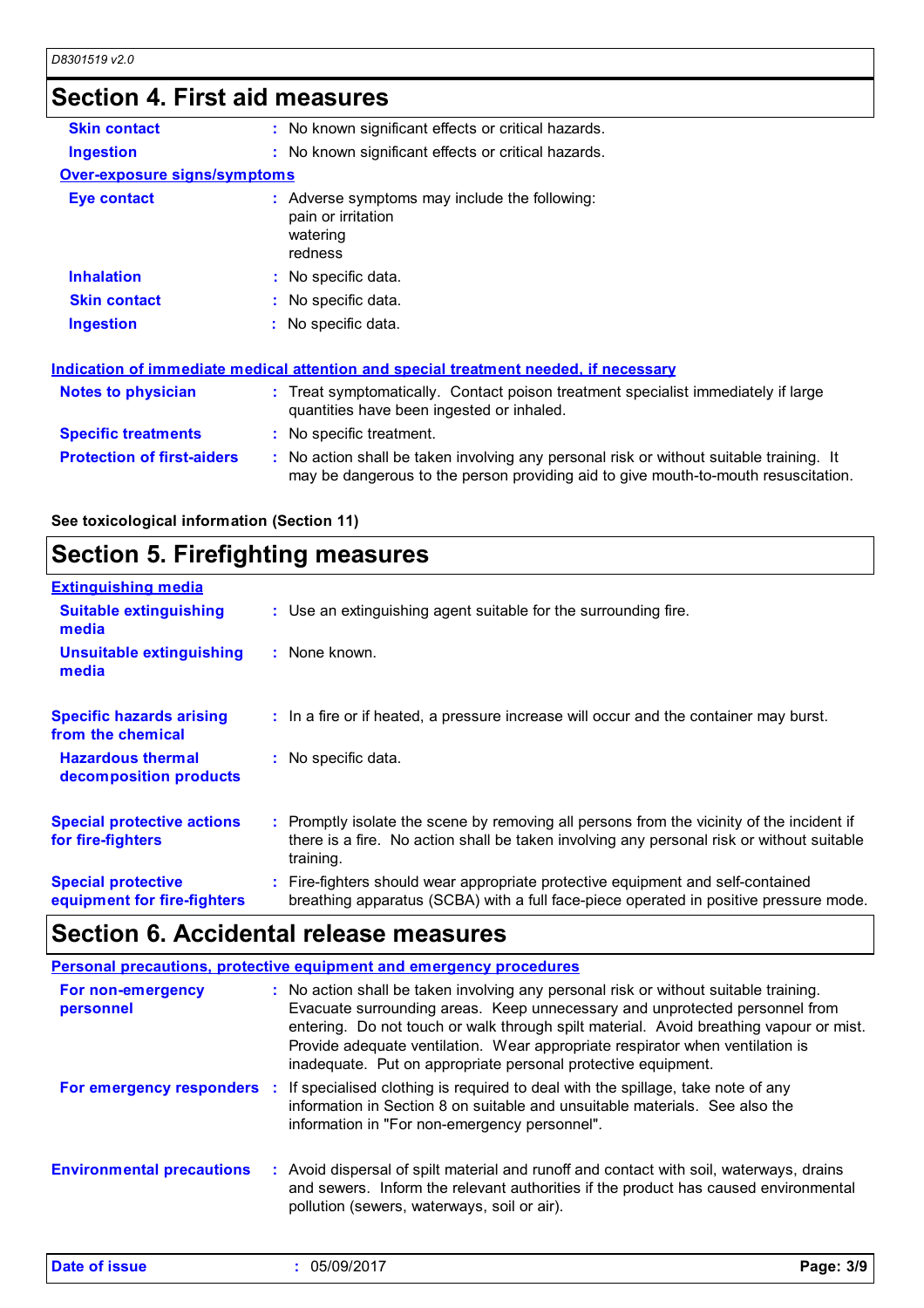### **Section 6. Accidental release measures**

#### **Methods and material for containment and cleaning up**

| <b>Small spill</b> | : Stop leak if without risk. Move containers from spill area. Dilute with water and mop<br>up if water-soluble. Alternatively, or if water-insoluble, absorb with an inert dry<br>material and place in an appropriate waste disposal container. Dispose of via a<br>licensed waste disposal contractor.                                                                                                                                                                                                                                                                                                                                                                                                          |
|--------------------|-------------------------------------------------------------------------------------------------------------------------------------------------------------------------------------------------------------------------------------------------------------------------------------------------------------------------------------------------------------------------------------------------------------------------------------------------------------------------------------------------------------------------------------------------------------------------------------------------------------------------------------------------------------------------------------------------------------------|
| <b>Large spill</b> | : Stop leak if without risk. Move containers from spill area. Approach the release from<br>upwind. Prevent entry into sewers, water courses, basements or confined areas.<br>Wash spillages into an effluent treatment plant or proceed as follows. Contain and<br>collect spillage with non-combustible, absorbent material e.g. sand, earth, vermiculite<br>or diatomaceous earth and place in container for disposal according to local<br>regulations (see Section 13). Dispose of via a licensed waste disposal contractor.<br>Contaminated absorbent material may pose the same hazard as the spilt product.<br>Note: see Section 1 for emergency contact information and Section 13 for waste<br>disposal. |

**See Section 1 for emergency contact information.**

**See Section 8 for information on appropriate personal protective equipment. See Section 13 for additional waste treatment information.**

### **Section 7. Handling and storage**

| <b>Precautions for safe handling</b>                                      |                                                                                                                                                                                                                                                                                                                                                                                                                                                                                                                                                                            |
|---------------------------------------------------------------------------|----------------------------------------------------------------------------------------------------------------------------------------------------------------------------------------------------------------------------------------------------------------------------------------------------------------------------------------------------------------------------------------------------------------------------------------------------------------------------------------------------------------------------------------------------------------------------|
| <b>Protective measures</b>                                                | : Put on appropriate personal protective equipment (see Section 8). Do not ingest.<br>Avoid contact with eyes, skin and clothing. Avoid breathing vapour or mist. Keep in<br>the original container or an approved alternative made from a compatible material,<br>kept tightly closed when not in use. Empty containers retain product residue and can<br>be hazardous. Do not reuse container.                                                                                                                                                                           |
| <b>Advice on general</b><br>occupational hygiene                          | : Eating, drinking and smoking should be prohibited in areas where this material is<br>handled, stored and processed. Workers should wash hands and face before eating,<br>drinking and smoking. Remove contaminated clothing and protective equipment<br>before entering eating areas. See also Section 8 for additional information on<br>hygiene measures.                                                                                                                                                                                                              |
| <b>Conditions for safe storage,</b><br>including any<br>incompatibilities | Do not store above the following temperature: 30°C (86°F). Store in accordance with<br>local regulations. Store in original container protected from direct sunlight in a dry,<br>cool and well-ventilated area, away from incompatible materials (see Section 10) and<br>food and drink. Keep container tightly closed and sealed until ready for use.<br>Containers that have been opened must be carefully resealed and kept upright to<br>prevent leakage. Do not store in unlabelled containers. Use appropriate<br>containment to avoid environmental contamination. |

### **Section 8. Exposure controls and personal protection**

| <b>Control parameters</b>                         |                                                                                                                                                                                                                                                                                                                                 |           |
|---------------------------------------------------|---------------------------------------------------------------------------------------------------------------------------------------------------------------------------------------------------------------------------------------------------------------------------------------------------------------------------------|-----------|
| <b>Australia</b>                                  |                                                                                                                                                                                                                                                                                                                                 |           |
| <b>Occupational exposure limits</b>               |                                                                                                                                                                                                                                                                                                                                 |           |
| None.                                             |                                                                                                                                                                                                                                                                                                                                 |           |
| <b>New Zealand</b>                                |                                                                                                                                                                                                                                                                                                                                 |           |
| <b>Occupational exposure limits</b>               | : No exposure standard allocated.                                                                                                                                                                                                                                                                                               |           |
| <b>Appropriate engineering</b><br><b>controls</b> | : Good general ventilation should be sufficient to control worker exposure to airborne<br>contaminants.                                                                                                                                                                                                                         |           |
| <b>Environmental exposure</b><br>controls         | : Emissions from ventilation or work process equipment should be checked to ensure<br>they comply with the requirements of environmental protection legislation. In some<br>cases, fume scrubbers, filters or engineering modifications to the process equipment<br>will be necessary to reduce emissions to acceptable levels. |           |
| Date of issue                                     | 05/09/2017<br>÷                                                                                                                                                                                                                                                                                                                 | Page: 4/9 |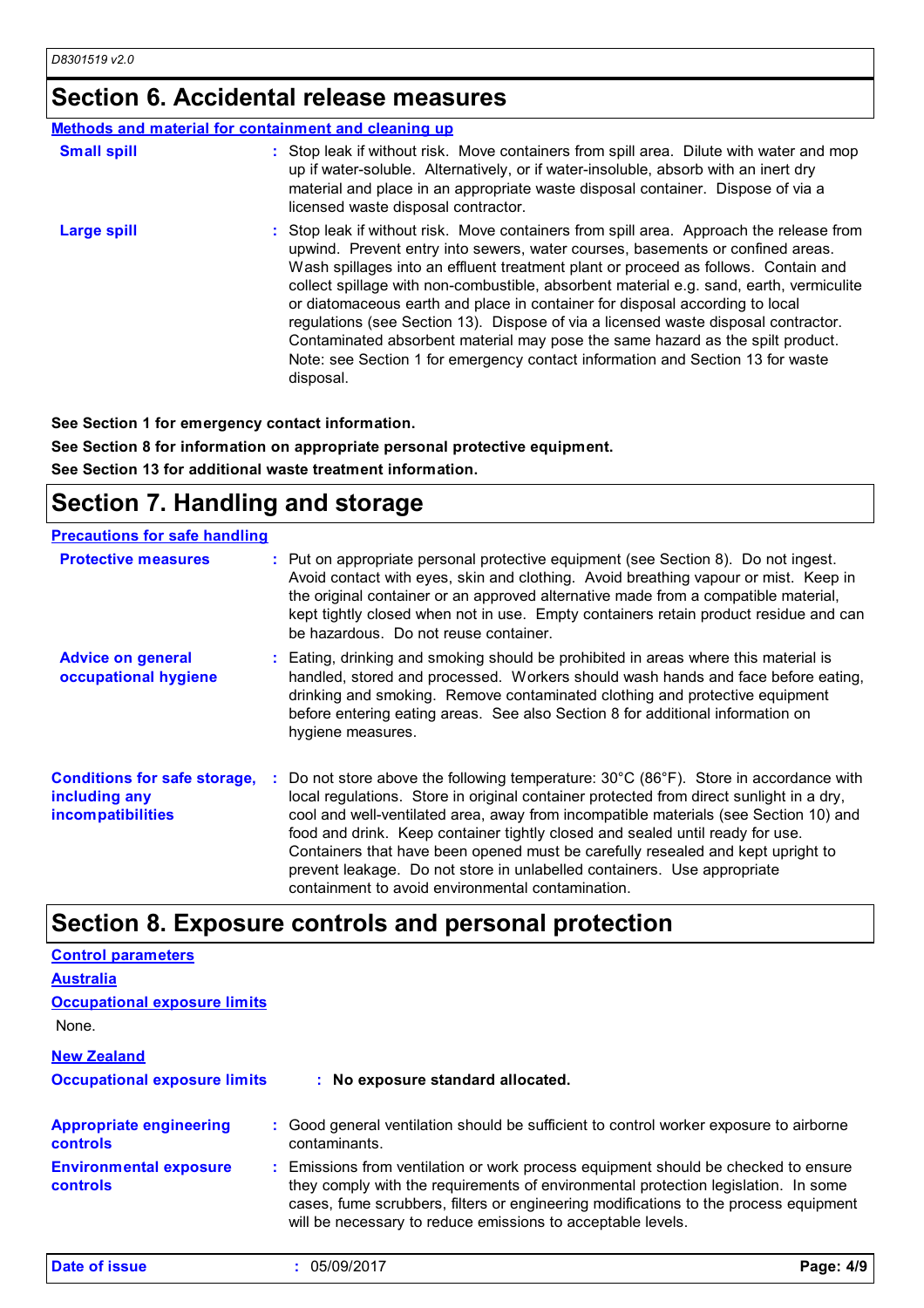## **Section 8. Exposure controls and personal protection**

#### **Individual protection measures**

| <b>Hygiene measures</b>       | : Wash hands, forearms and face thoroughly after handling chemical products, before<br>eating, smoking and using the lavatory and at the end of the working period.<br>Appropriate techniques should be used to remove potentially contaminated clothing.<br>Wash contaminated clothing before reusing. Ensure that eyewash stations and<br>safety showers are close to the workstation location.                                                                                                                                                                                                                      |
|-------------------------------|------------------------------------------------------------------------------------------------------------------------------------------------------------------------------------------------------------------------------------------------------------------------------------------------------------------------------------------------------------------------------------------------------------------------------------------------------------------------------------------------------------------------------------------------------------------------------------------------------------------------|
| <b>Eye/face protection</b>    | : Safety eyewear complying with an approved standard should be used when a risk<br>assessment indicates this is necessary to avoid exposure to liquid splashes, mists,<br>gases or dusts. If contact is possible, the following protection should be worn,<br>unless the assessment indicates a higher degree of protection: chemical splash<br>goggles.                                                                                                                                                                                                                                                               |
| <b>Skin protection</b>        |                                                                                                                                                                                                                                                                                                                                                                                                                                                                                                                                                                                                                        |
| <b>Hand protection</b>        | : Chemical-resistant, impervious gloves complying with an approved standard should<br>be worn at all times when handling chemical products if a risk assessment indicates<br>this is necessary. Considering the parameters specified by the glove manufacturer,<br>check during use that the gloves are still retaining their protective properties. It<br>should be noted that the time to breakthrough for any glove material may be different<br>for different glove manufacturers. In the case of mixtures, consisting of several<br>substances, the protection time of the gloves cannot be accurately estimated. |
| <b>Body protection</b>        | : Personal protective equipment for the body should be selected based on the task<br>being performed and the risks involved and should be approved by a specialist before<br>handling this product.                                                                                                                                                                                                                                                                                                                                                                                                                    |
| <b>Other skin protection</b>  | : Appropriate footwear and any additional skin protection measures should be selected<br>based on the task being performed and the risks involved and should be approved by<br>a specialist before handling this product.                                                                                                                                                                                                                                                                                                                                                                                              |
| <b>Respiratory protection</b> | Based on the hazard and potential for exposure, select a respirator that meets the<br>appropriate standard or certification. Respirators must be used according to a<br>respiratory protection program to ensure proper fitting, training, and other important<br>aspects of use.                                                                                                                                                                                                                                                                                                                                      |

# **Section 9. Physical and chemical properties**

| Date of issue                                     | : 05/09/2017                                                           | Page: 5/9 |
|---------------------------------------------------|------------------------------------------------------------------------|-----------|
| <b>Auto-ignition temperature</b>                  | : Not available.                                                       |           |
| <b>Partition coefficient: n-</b><br>octanol/water | : Not available.                                                       |           |
| <b>Solubility in water</b>                        | : Not available.                                                       |           |
| <b>Solubility</b>                                 | : Easily soluble in the following materials: cold water and hot water. |           |
| <b>Relative density</b>                           | Not available.                                                         |           |
| <b>Vapour density</b>                             | Not available.                                                         |           |
| <b>Vapour pressure</b>                            | : Not available.                                                       |           |
| Lower and upper explosive<br>(flammable) limits   | : Not available.                                                       |           |
| <b>Flammability (solid, gas)</b>                  | : Not available.                                                       |           |
| <b>Evaporation rate</b>                           | : Not available.                                                       |           |
| <b>Flash point</b>                                | : Not available.                                                       |           |
| <b>Boiling point</b>                              | : Not available.                                                       |           |
| <b>Melting point</b>                              | $:$ Not available.                                                     |           |
| pH                                                | $: 3.9 \text{ to } 4.1$                                                |           |
| <b>Odour threshold</b>                            | : Not available.                                                       |           |
| <b>Odour</b>                                      | Characteristic.                                                        |           |
| <b>Colour</b>                                     | : Yellow.                                                              |           |
| <b>Physical state</b>                             | : Liquid.                                                              |           |
| <b>Appearance</b>                                 |                                                                        |           |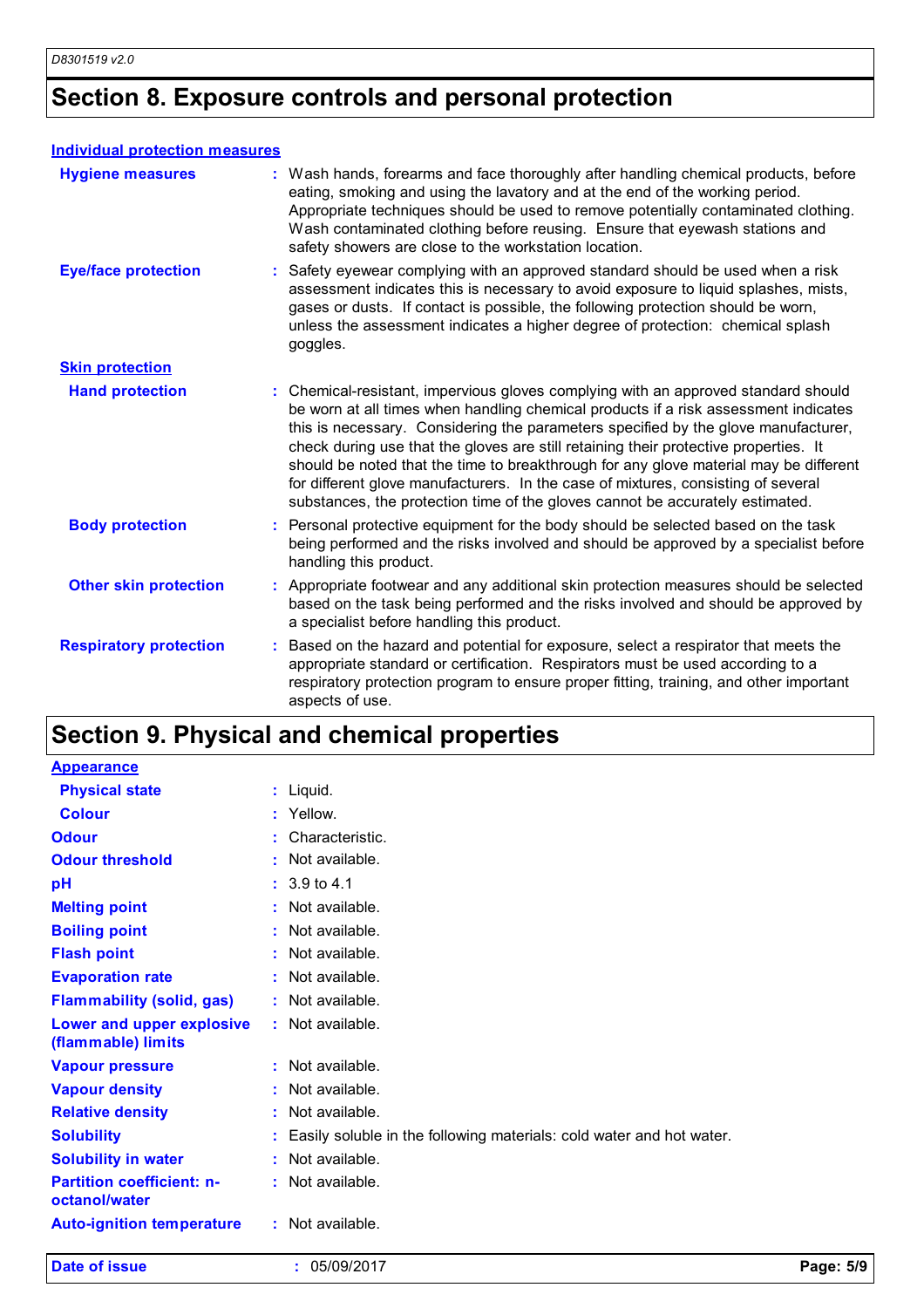### **Section 9. Physical and chemical properties**

| <b>Decomposition temperature :</b> Not available. |                  |
|---------------------------------------------------|------------------|
| <b>Viscosity</b>                                  | : Not available. |
| Flow time (ISO 2431)                              | : Not available. |

### **Section 10. Stability and reactivity**

| <b>Reactivity</b>                                   | : No specific test data related to reactivity available for this product or its ingredients.              |
|-----------------------------------------------------|-----------------------------------------------------------------------------------------------------------|
| <b>Chemical stability</b>                           | : The product is stable.                                                                                  |
| <b>Possibility of hazardous</b><br><b>reactions</b> | : Under normal conditions of storage and use, hazardous reactions will not occur.                         |
| <b>Conditions to avoid</b>                          | : No specific data.                                                                                       |
| Incompatible materials                              | : No specific data.                                                                                       |
| <b>Hazardous decomposition</b><br>products          | : Under normal conditions of storage and use, hazardous decomposition products<br>should not be produced. |
|                                                     |                                                                                                           |

### **Section 11. Toxicological information**

#### **Acute toxicity** Not available. **Conclusion/Summary :** Based on available data, the classification criteria are not met. **Carcinogenicity** Not available. **Conclusion/Summary :** Based on available data, the classification criteria are not met. **Mutagenicity** Not available. **Conclusion/Summary :** Based on available data, the classification criteria are not met. **Teratogenicity** Not available. **Conclusion/Summary :** Based on available data, the classification criteria are not met. **Reproductive toxicity Conclusion/Summary :** Based on available data, the classification criteria are not met. Not available. **Irritation/Corrosion** Not available. **Conclusion/Summary Skin Example 20 :** Based on available data, the classification criteria are not met. **Eyes Exercise 1 Exercise 1 Exercise 2 :** Based on Calculation method: Causes serious eve irritation. **Respiratory :** Based on available data, the classification criteria are not met. **Sensitisation** Not available. **Conclusion/Summary Skin Example 20 :** Based on available data, the classification criteria are not met. **Respiratory :** Based on available data, the classification criteria are not met. **Information on toxicological effects Date of issue :** 05/09/2017 **Page: 6/9**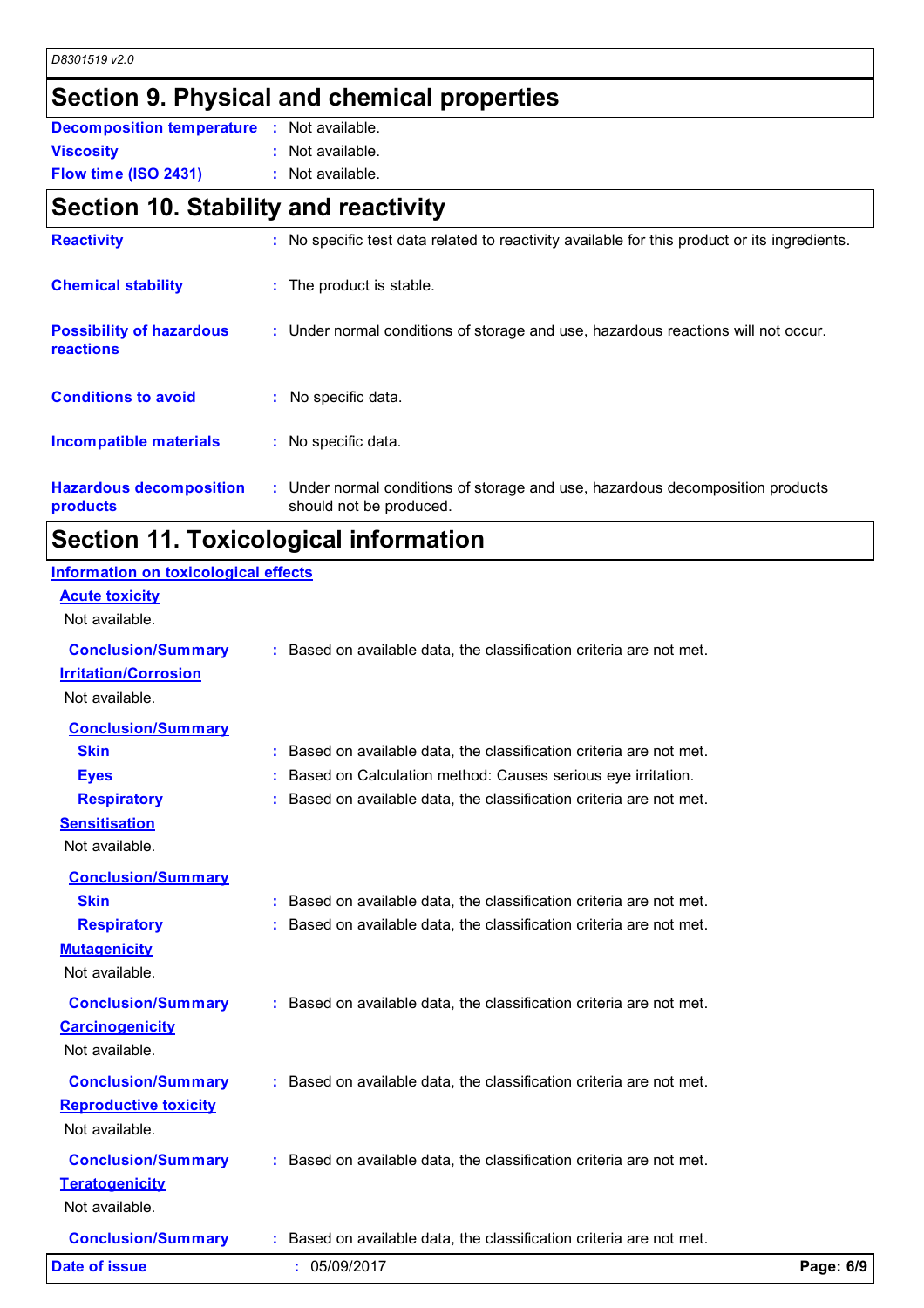# **Section 11. Toxicological information**

| <b>Specific target organ toxicity (single exposure)</b><br>Not available.   |                                                                                            |
|-----------------------------------------------------------------------------|--------------------------------------------------------------------------------------------|
| <b>Specific target organ toxicity (repeated exposure)</b><br>Not available. |                                                                                            |
| <b>Aspiration hazard</b><br>Not available.                                  |                                                                                            |
| <b>Information on likely routes : Not available.</b><br>of exposure         |                                                                                            |
| <b>Potential acute health effects</b>                                       |                                                                                            |
| <b>Eye contact</b>                                                          | : Causes serious eye irritation.                                                           |
| <b>Inhalation</b>                                                           | : No known significant effects or critical hazards.                                        |
| <b>Skin contact</b>                                                         | : No known significant effects or critical hazards.                                        |
| <b>Ingestion</b>                                                            | : No known significant effects or critical hazards.                                        |
|                                                                             | <b>Symptoms related to the physical, chemical and toxicological characteristics</b>        |
| <b>Eye contact</b>                                                          | : Adverse symptoms may include the following:<br>pain or irritation<br>watering<br>redness |
| <b>Inhalation</b>                                                           | : No specific data.                                                                        |
| <b>Skin contact</b>                                                         | : No specific data.                                                                        |
| <b>Ingestion</b>                                                            | : No specific data.                                                                        |
|                                                                             | Delayed and immediate effects as well as chronic effects from short and long-term exposure |
| <b>Short term exposure</b>                                                  |                                                                                            |
| <b>Potential immediate</b><br>effects                                       | : Not available.                                                                           |
| <b>Potential delayed effects : Not available.</b>                           |                                                                                            |
| <b>Long term exposure</b><br><b>Potential immediate</b><br>effects          | Not available.                                                                             |
| <b>Potential delayed effects</b>                                            | Not available.                                                                             |
| <b>Potential chronic health effects</b>                                     |                                                                                            |
| Not available.                                                              |                                                                                            |
| <b>Conclusion/Summary</b>                                                   | Based on available data, the classification criteria are not met.                          |
| <b>General</b>                                                              | No known significant effects or critical hazards.                                          |
| <b>Carcinogenicity</b>                                                      | No known significant effects or critical hazards.                                          |
| <b>Mutagenicity</b>                                                         | No known significant effects or critical hazards.                                          |
| <b>Teratogenicity</b>                                                       | No known significant effects or critical hazards.                                          |
| <b>Developmental effects</b>                                                | No known significant effects or critical hazards.                                          |
| <b>Fertility effects</b>                                                    | : No known significant effects or critical hazards.                                        |

#### **Numerical measures of toxicity**

## **Acute toxicity estimates**

Not available.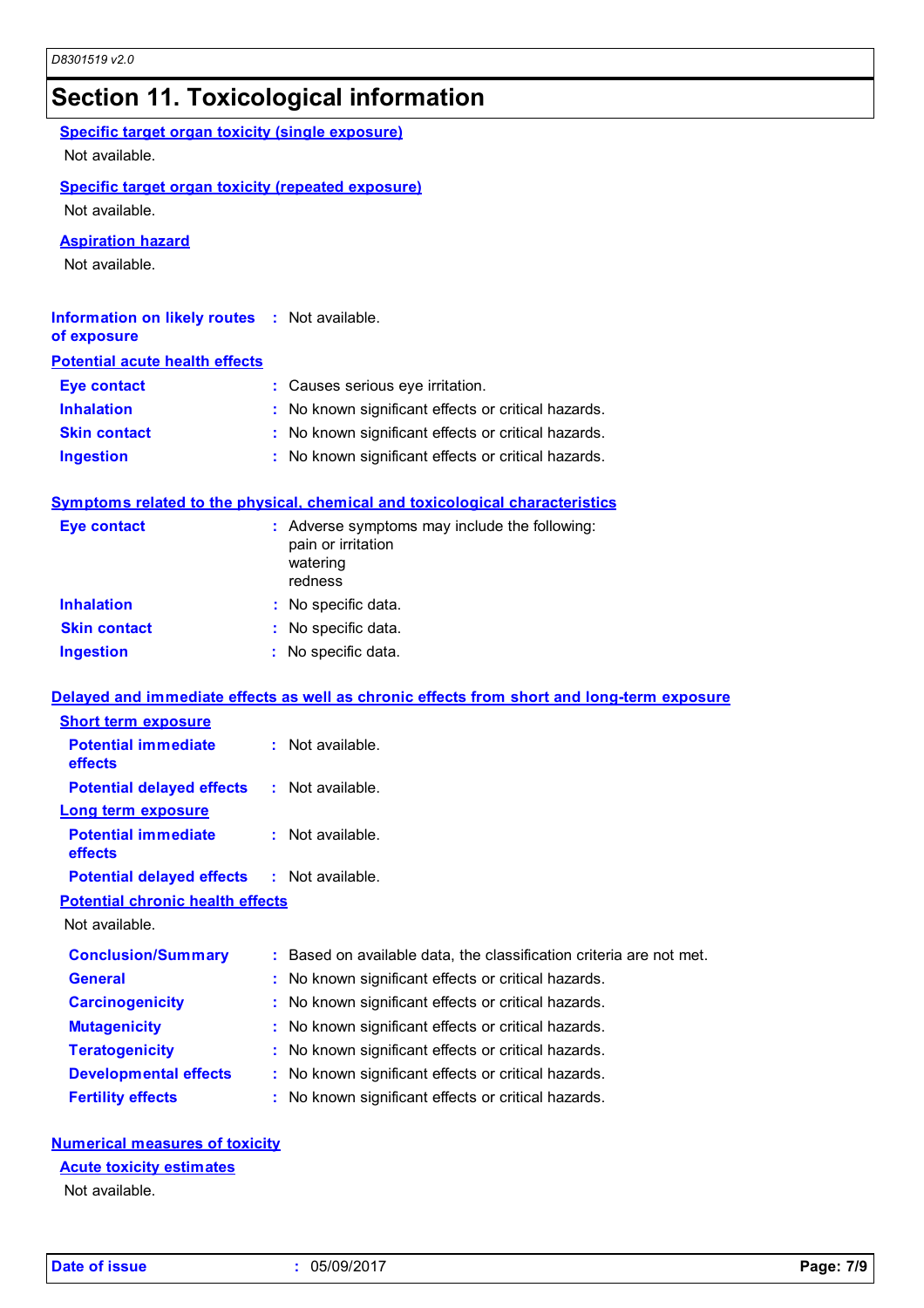## **Section 11. Toxicological information**

## **Section 12. Ecological information**

**Toxicity**

Not available.

#### **Persistence and degradability**

Not available.

#### **Bioaccumulative potential**

Not available.

#### **Mobility in soil**

| <b>Soil/water partition</b>    | $:$ Not available. |
|--------------------------------|--------------------|
| coefficient (K <sub>oc</sub> ) |                    |

**Other adverse effects** : No known significant effects or critical hazards.

#### **Section 13. Disposal considerations**

**Disposal methods :**

The generation of waste should be avoided or minimised wherever possible. Disposal of this product, solutions and any by-products should at all times comply with the requirements of environmental protection and waste disposal legislation and any regional local authority requirements. Dispose of surplus and non-recyclable products via a licensed waste disposal contractor. Waste should not be disposed of untreated to the sewer unless fully compliant with the requirements of all authorities with jurisdiction. Waste packaging should be recycled. Incineration or landfill should only be considered when recycling is not feasible. This material and its container must be disposed of in a safe way. Care should be taken when handling emptied containers that have not been cleaned or rinsed out. Empty containers or liners may retain some product residues. Avoid dispersal of spilt material and runoff and contact with soil, waterways, drains and sewers.

### **14. Transport information**

| <b>Regulation</b> |                   | <b>UN number Proper shipping name</b> | <b>Classes</b>           | PG*                      | Label | <b>Additional information</b> |
|-------------------|-------------------|---------------------------------------|--------------------------|--------------------------|-------|-------------------------------|
| <b>ADG</b>        | Not<br>available. | Not available.                        | <b>Not</b><br>available. | $\overline{\phantom{0}}$ |       | ۰                             |
| <b>IMDG</b>       | Not<br>available. | Not available.                        | <b>Not</b><br>available. | $\overline{\phantom{0}}$ |       | $\overline{\phantom{0}}$      |
| <b>IATA</b>       | Not<br>available. | Not available.                        | Not<br>available.        | $\overline{\phantom{0}}$ |       | $\overline{\phantom{0}}$      |

PG\* : Packing group

**Special precautions for user Transport within user's premises:** always transport in closed containers that are **:** upright and secure. Ensure that persons transporting the product know what to do in the event of an accident or spillage.